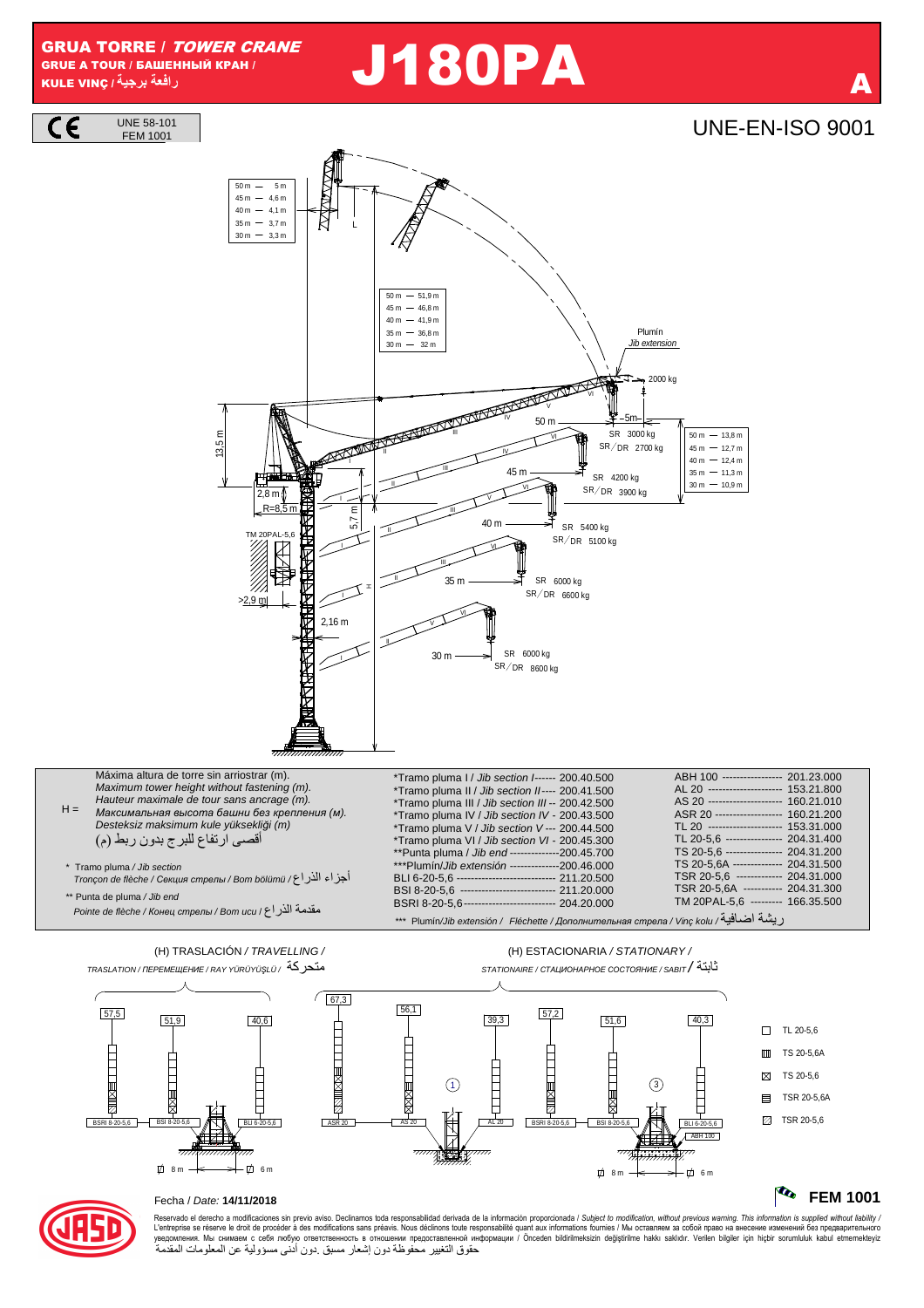| <b>CARGAS / LOADS / CHARGES / HAFPY3KW / YÜKLER / JUSTER</b><br><b>J180PA.A</b> |                    |      |                                                                                                                                       |      |      |      |      |  |  |  |
|---------------------------------------------------------------------------------|--------------------|------|---------------------------------------------------------------------------------------------------------------------------------------|------|------|------|------|--|--|--|
| by SR (kg)                                                                      |                    |      | أقصى حمولة/ Cargas máximas / Maximum loads / Charges maximales / Максимальные нагрузки / Maksimum yük<br>SR-6000 kg                   |      |      |      |      |  |  |  |
| <b>RN</b><br>[m]                                                                | 6000 kg<br>$@$ (m) |      | Alcance del gancho [m] / Hook reach [m] / Portée du crochet (m) / Радиус действия крюка (m) / Kancanın yüksekliği (m) /<br>مدى الخطاف |      |      |      |      |  |  |  |
|                                                                                 |                    | 25   | 30                                                                                                                                    | 35   | 40   | 45   | 50   |  |  |  |
| 50                                                                              | 36,1               | 6000 | 6000                                                                                                                                  | 6000 | 5000 | 3900 | 3000 |  |  |  |
| 45                                                                              | 37,3               | 6000 | 6000                                                                                                                                  | 6000 | 5300 | 4200 |      |  |  |  |
| 40                                                                              | 37,7               | 6000 | 6000                                                                                                                                  | 6000 | 5400 |      |      |  |  |  |
| 35                                                                              | 35,0               | 6000 | 6000                                                                                                                                  | 6000 |      |      |      |  |  |  |
| 30                                                                              | 30,0               | 6000 | 6000                                                                                                                                  |      |      |      |      |  |  |  |

| SR-DR (kg)         |                          | أقصى حمولة/ Cargas máximas / Maximum loads / Charges maximales / Максимальные нагрузки / Maksimum yük<br>SR/DR - 6000/12000 kg       |           |           |      |      |      |  |
|--------------------|--------------------------|--------------------------------------------------------------------------------------------------------------------------------------|-----------|-----------|------|------|------|--|
| <u>Nati</u><br>[m] | 6000/12000 kg<br>$@$ (m) | Alcance del gancho [m] / Hook reach [m] / Portée du crochet (m) / Paðuyc действия крюка (m) / Kancanın yüksekliği (m)<br>مدى الخطاف/ |           |           |      |      |      |  |
|                    |                          | 25                                                                                                                                   | 30        | 35        | 40   | 45   | 50   |  |
| 50                 | 35,1/22,5                | 6000/10300                                                                                                                           | 6000/7800 | 6000      | 4650 | 3600 | 2700 |  |
| 45                 | 36.2/23                  | 6000/10700                                                                                                                           | 6000/8200 | 6000/6400 | 5000 | 3900 |      |  |
| 40                 | 36,6/23,2                | 6000/10800                                                                                                                           | 6000/8300 | 6000/6500 | 5100 |      |      |  |
| 35                 | 35/23,2                  | 6000/10900                                                                                                                           | 6000/8400 | 6000/6600 |      |      |      |  |
| 30                 | 30/23.5                  | 6000/11100                                                                                                                           | 6000/8600 |           |      |      |      |  |







Reservado el derecho a modificaciones sin previo aviso. Declinamos toda responsabilidad derivada de la información proporcionada / Subjec*t to modification, without previous warning. This information is supplied without l* حقوق التغيير محفوظة دون إشعار مسبق دون أدنى مسؤولية عن المعلومات المقدمة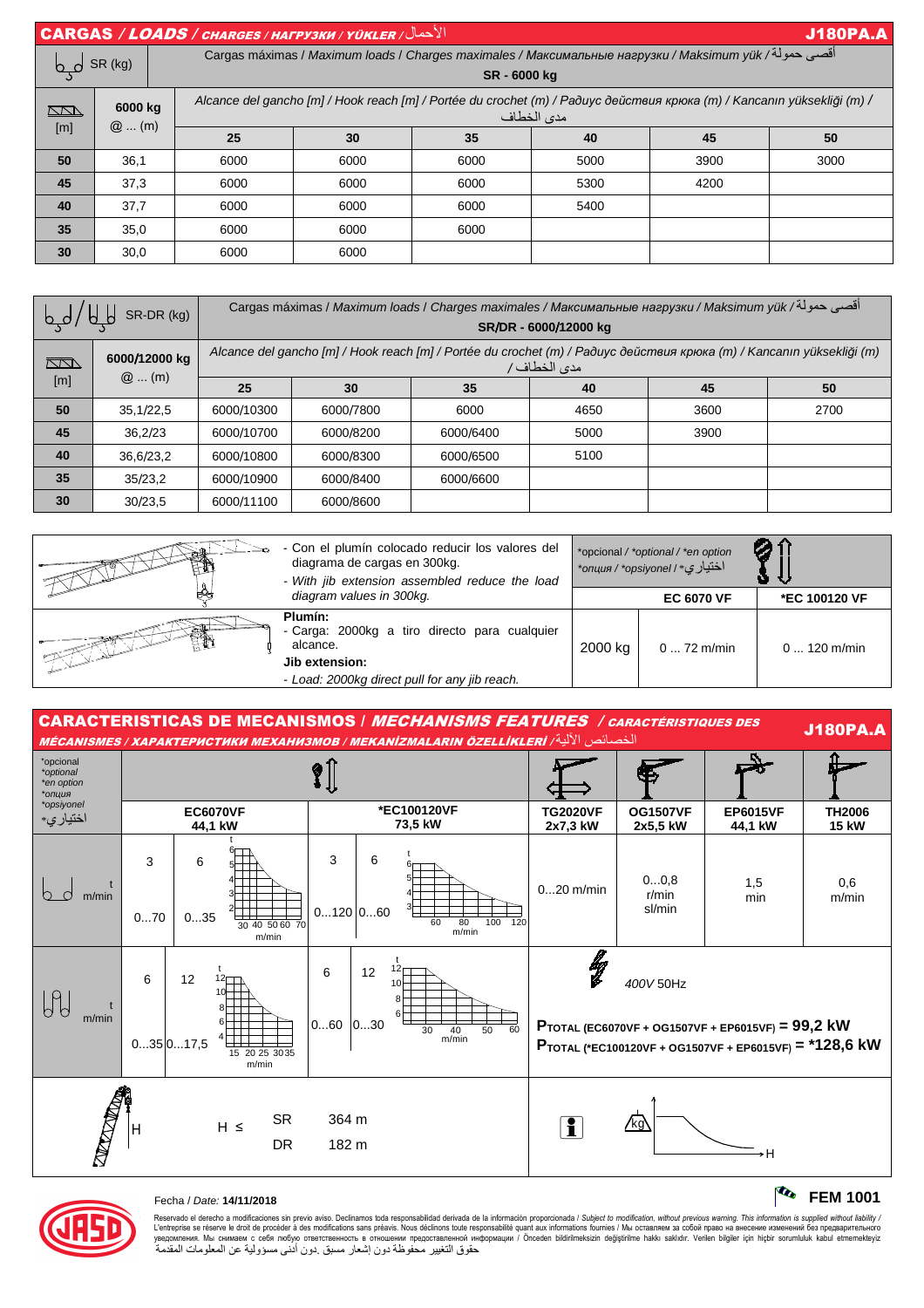|                                                                                                                                                                                                                                                                                                                                                                  |                                                                                                             | <u>قائمة التحميل/ LISTA DE EMBARQUE / PACKING LIST / LISTE DE COLISAGE / CПИСОК ПОСТАВКИ / ÇEKİ LISTESİ</u> |                  |                |                | <b>J180PA.A</b> |
|------------------------------------------------------------------------------------------------------------------------------------------------------------------------------------------------------------------------------------------------------------------------------------------------------------------------------------------------------------------|-------------------------------------------------------------------------------------------------------------|-------------------------------------------------------------------------------------------------------------|------------------|----------------|----------------|-----------------|
| اسم/ DENOMINACIÓN / DENOMINATION / DÉSIGNATION / HA3BAHИE / AÇIKLAMA                                                                                                                                                                                                                                                                                             |                                                                                                             |                                                                                                             | $L$ [m]          | A[m]           | $H$ [m]        | $P / W$ [kg]    |
| Torre inferior / Lower tower /                                                                                                                                                                                                                                                                                                                                   | TLI20-5,6                                                                                                   |                                                                                                             | 5,886            | 2,306          | 2,357          | 4235            |
| Tour inférieure / Нижняя                                                                                                                                                                                                                                                                                                                                         | TSI20-5,6                                                                                                   |                                                                                                             | 5,966            | 2,328          | 2,390          | 5390            |
| البرج السفلي / башня Alt kule                                                                                                                                                                                                                                                                                                                                    | TSRI20-5,6<br><b>TL20</b>                                                                                   |                                                                                                             | 5,990<br>4,175   | 2,257<br>2,201 | 2,257<br>2,281 | 6562<br>2095    |
|                                                                                                                                                                                                                                                                                                                                                                  | TL20-5,6                                                                                                    |                                                                                                             | 5,886            | 2,306          | 2,357          | 2910            |
| Torre / Tower / Tour                                                                                                                                                                                                                                                                                                                                             | TS20-5,6A                                                                                                   |                                                                                                             | 5,978            | 2,381          | 2,331          | 3530            |
| برج/Kule/ بر                                                                                                                                                                                                                                                                                                                                                     | TS20-5,6                                                                                                    |                                                                                                             | 5,966            | 2,328          | 2,390          | 3550            |
|                                                                                                                                                                                                                                                                                                                                                                  | <b>TSR20-5,6A</b>                                                                                           |                                                                                                             | 5,926            | 2,388          | 2,325          | 4170            |
|                                                                                                                                                                                                                                                                                                                                                                  | TSR20-5,6                                                                                                   |                                                                                                             | 5,990            | 2,257          | 2,257          | 4210            |
| Torre asiento pista + base punta de torre + orientación<br>Slewing table $+$ tower head base $+$ slewing mechanism<br>Tour pivot + base du porte-flèche + mécanisme d'orientation<br>Сиденье площадки + основание верхней секции башни +<br>поворотный механизм<br>Göbek +kule kafa bölümü tabanı+mekanizma<br>برج وحدة الدوارن + قاعدة رأس البرج + ألية الدوران |                                                                                                             |                                                                                                             | 6,240            | 2,550          | 3,057          | 8710            |
| Estructura punta de torre sin base                                                                                                                                                                                                                                                                                                                               |                                                                                                             |                                                                                                             |                  |                |                |                 |
| Tower head structure without base<br>Structure de porte-flèche sans base<br>Структура верхней секции башни без основания<br>Tabansız kule başının yapısı<br>هيكل راس البرج بدون قاعدة                                                                                                                                                                            |                                                                                                             | Ĭ<br>픠<br>LĄ                                                                                                | 11,57            | 1,947          | 2,000          | 4440            |
| Conjunto punta de torre sin base y con pasteca<br>Tower head assembly without base and with reeving block<br>Groupe porte-flèche sans base et avec moufle<br>Верхняя секция башни без основания и с блоком<br>Tabansız kule başının makara düzeneği ile birleştirilmesi<br>مجموعة راس البرج مع بكرة                                                              |                                                                                                             | ェ                                                                                                           | 11,760           | 2,150          | 2,967          | 5790            |
| Tramo de pluma                                                                                                                                                                                                                                                                                                                                                   | $[1]$                                                                                                       |                                                                                                             | 9,180            | 2,040          | 1,595          | 1425            |
| Jib section                                                                                                                                                                                                                                                                                                                                                      | $[11]$                                                                                                      |                                                                                                             | 10,160           | 1,226          | 1,555          | 1325            |
| Tronçon de flèche<br>Секция стрелы                                                                                                                                                                                                                                                                                                                               | [III]<br>[IV]                                                                                               |                                                                                                             | 10,160<br>10,160 | 1,226<br>1,226 | 1,555<br>1,555 | 1195<br>955     |
| Bom bölümü                                                                                                                                                                                                                                                                                                                                                       | [V]                                                                                                         |                                                                                                             | 5,270            | 1,226          | 1,555          | 600             |
| أجزاء الذراع                                                                                                                                                                                                                                                                                                                                                     | [V]                                                                                                         |                                                                                                             | 8,015            | 1,258          | 1,645          | 1125            |
| ريشة اضافية/ Plumín/Jib extensión /  Fléchette / Дополнительная стрела / Vinç kolu                                                                                                                                                                                                                                                                               |                                                                                                             | △죄<br>LД                                                                                                    | 7,141            | 0,852          | 1,315          | 285             |
| مقدمة الذر Punta de pluma / Jib end / Pointe de flèche / Конец стрелы / Bom ucu/عقدمة الذر اع                                                                                                                                                                                                                                                                    |                                                                                                             | 路<br>國可<br>بطل<br>$\overline{A}$                                                                            | 1,785            | 2,375          | 1,455          | 347             |
| Polipasto / Hook assembly / Palan / Полиспаст / Kanca takımı / بكرة                                                                                                                                                                                                                                                                                              |                                                                                                             | g<br>11                                                                                                     | 1,287            | 0,392          | 1,988          | 590             |
| Gancho / Hook                                                                                                                                                                                                                                                                                                                                                    |                                                                                                             | $\frac{1}{\Delta + 1}$                                                                                      | 0,200            | 0,233          | 0,897          | 120             |
| Tirante sostén pluma / Jib support tie / Tirant de fleche / Растяжка<br>مشد دعامة الذر اع / поддержки стрелы / КоІ destek bağları                                                                                                                                                                                                                                |                                                                                                             |                                                                                                             | 5,000            | 0,300          | 0,450          | 975             |
| Estructura contrapluma / Counterjib structure / Structure de<br>contre-flèche / Структура противовесной консоли / kuiruk<br>ميكل الذراع المعاكس/ yapısı                                                                                                                                                                                                          |                                                                                                             | Ξ<br>$A_{\perp}$                                                                                            | 7,110            | 1,875          | 0,540          | 1145            |
| Contrapluma con mecanismos / Counterjib with mechanisms / Contre-<br>flèche avec mécanismes / Противовесная консоль с механизмами /<br>الذراع المعاكس مع الآليات/ Mekanizmalı kuyruk                                                                                                                                                                             |                                                                                                             |                                                                                                             | 7,110            | 2,230          | 1,819          | 7295            |
| Mecanismos<br>Mechanisms<br>Mécanismes de                                                                                                                                                                                                                                                                                                                        | Elevación carga / Hoisting / levage de charge / Подъем<br>رافع الحمولة /epyзa / Yük kaldırma                | 피                                                                                                           | 1,919            | 2,110          | 1,540          | 2900            |
| Механизмы<br>Mekanizmalar<br>آليات كهر بائية                                                                                                                                                                                                                                                                                                                     | Elevación pluma / Luffing / Relevage de flèche /<br>ر افع الذر اع / Подъем стрелы / Yük kaldırma ve indirme | A                                                                                                           | 1,948            | 2,170          | 1,400          | 3250            |
| Plataforma y cabina / Platform and cabin / Plateforme et cabine<br>Глатформа и кабина / Platform ve kabin / منصة وكابينة                                                                                                                                                                                                                                         |                                                                                                             |                                                                                                             | 3,420            | 2,060          | 2,400          | 1095            |
| Transporte torre de montaje/ Jacking cage transport /<br>Transport de tour de montage / Транспортировка<br>монтажной башни / Kaldırma kafesinin taşınması /<br>نقل برج التركيب                                                                                                                                                                                   |                                                                                                             | <b>TM20PAL - 5,6</b>                                                                                        | 9.550            | 2.070          | 2.520          | 5.690           |
|                                                                                                                                                                                                                                                                                                                                                                  |                                                                                                             |                                                                                                             |                  |                |                |                 |

| <b>BSRI 8-20-5.6</b> | H(m) | 29,5 | 51.9<br>40.7 |      | 57,5 |  |  |
|----------------------|------|------|--------------|------|------|--|--|
|                      | P(t) | 60   |              | 96   | 120  |  |  |
| <b>BSI 8-20-5.6</b>  | H(m) | 29,5 | 40,7         |      | 51,9 |  |  |
|                      | P(t) | 60   |              |      | 96   |  |  |
| <b>BLI 6-20-5.6</b>  | H(m) | 29,4 |              | 40.6 |      |  |  |
|                      | P(t) |      |              | 84   |      |  |  |

H: Altura bajo gancho / Height under hook / Hauteur maximale sous crochet Высота под крюком / Kanca altı yüksekliği / الارتفاع أسفل الخطاف/ H: Altura bajo gancho / Height under hook / Hauteur maximale sous crochet Высота للارتَفَاعاتُ الْبِينِيةِ يَرِجَى اسْتَخدامُ الثقلُ الْعَائِد للارتفاعِ الأعلى/ karşılık gelen ağırlığı alınız



## Fecha / Date: 14/11/2018

Reservado el derecho a modificaciones sin previo aviso. Declinamos toda responsabilidad derivada de la información proporcionada / Subject to modification, without previous warning. This information is supplied without l

**TA** FEM 1001